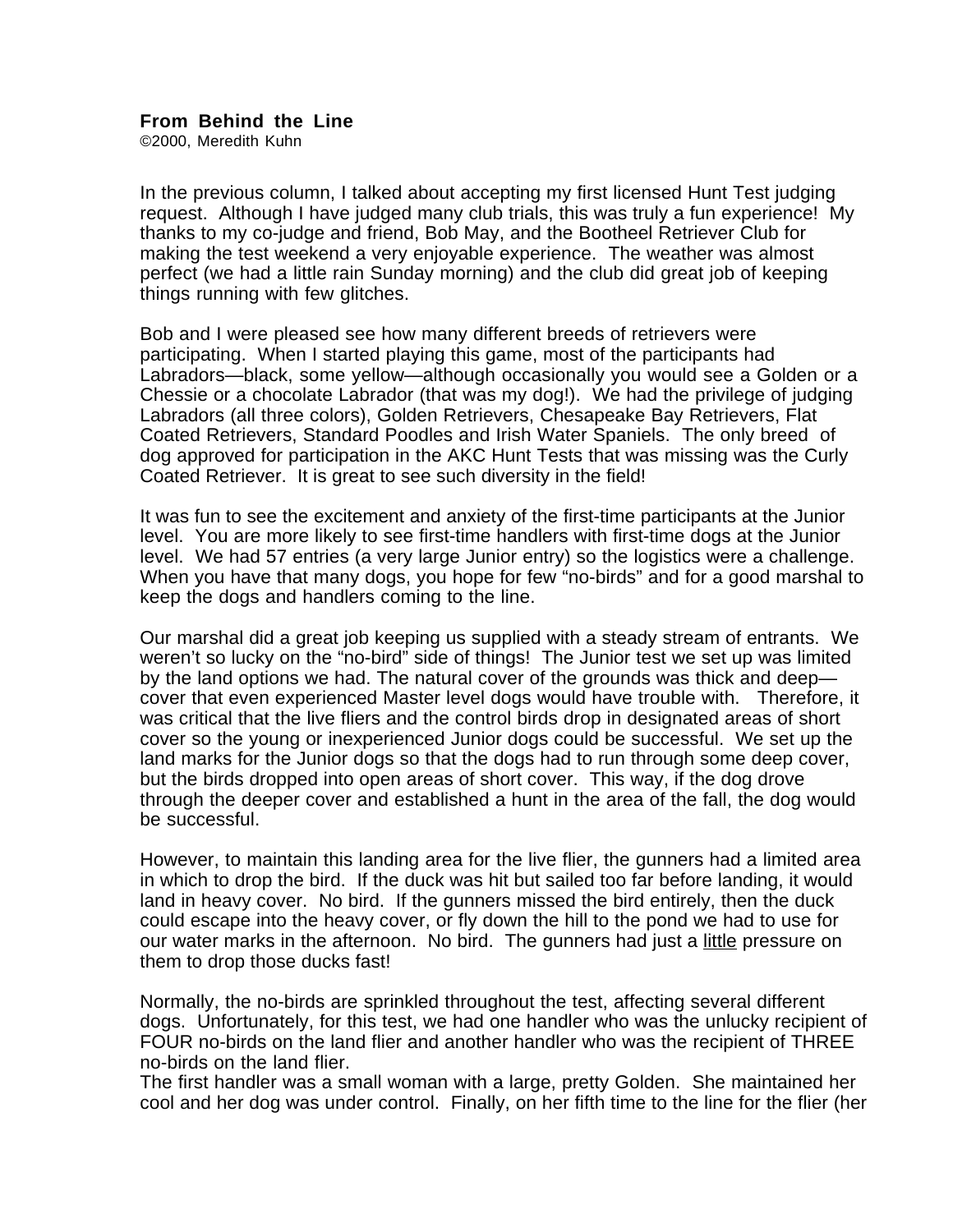dog had already successfully picked up the control bird), she got a duck that fell into the short cover and her dog did a nice job of retrieving it. At the end of the day when the club was handing out ribbons to the qualifiers, she told us that this was not only her first qualifying ribbon but also her first hunt test! We gave her the judges' "gold star award" for maintaining her cool under pressure, and for doing such a good job of handling her dog in a very difficult situation. Your first no-bird can be an almost frightening experience, especially when you are a novice and aren't sure of what is expected. You have to pull your dog off the line and away from the missed bird, then you have to return to the line with a dog that has already seen the setup and could be very excited. You have to maintain your wits about you and keep the dog under control. Pretty nerve-wracking! I still get butterflies going to the line and probably always will.

There is a new rule in AKC Hunt Test regulations as of September 1, 2000 which requires Junior handlers to carry a gun for at least one series, while Senior and Master handlers must handle a gun in all series except the honor and the blinds. This make sense for the Senior and Master events because the dogs work off-leash and it adds more realism to the hunting scenario. Prior to this ruling, Senior and Master handlers often had to handle the gun while giving hand signals to the dog during a blind retrieve—not an easy task I can tell you! So this change in the rules will be a good thing at the higher levels. However, we discovered as judges that it could be quite a complication for Junior handlers. Most Junior handlers will bring their dogs to the line on-leash and will then either remove the leash and hold the dog's collar or remove the leash and loop it around the dog's neck or through the collar to use as a slip cord. This means the handlers already have their hands full. We had the handlers picking up the gun at the holding blind as they walked to the line. That meant they had to struggle with handling the gun while they prepared their leash/collar/dog for running. Bob and I agreed that the next time either of us judges a Junior stake, we will hand the gun to the handler **after** all the preparation at the line is done, just before we signal for the birds. This is an added complication at the Junior level that will take some getting used to.

It was truly fun to be able to watch all the dogs run in each stake. As a handler, you get to see a few dogs run, but normally not all of them. The judge's view is a great one! It is a challenge to diagram out all the series and take notes while watching the performance of each dog, but I was glad that I had taken the time on those details. At the end of each day when the tests had been completed, I had several handlers come up and ask about their performance--dog and handler--and what they need to improve. Those notes and diagrams were really helpful so I could refresh my memory and explain to the handlers what we saw. With 57 Junior dogs on Saturday and 48 Senior dogs on Sunday, it was impossible to remember each dog's performance unaided.

It was also very helpful for me as a handler to be on the other side, behind the line. It gave me some insight into what judges are looking for and how I can improve my skills as a handler. I got to watch how pros approach the test compared to less experienced handlers. And I got to evaluate some of my own past experiences and advice I had received. For example, we are all advised when we start running at the Senior level that "you only get one handle!" and that you should handle your dog on a mark only as